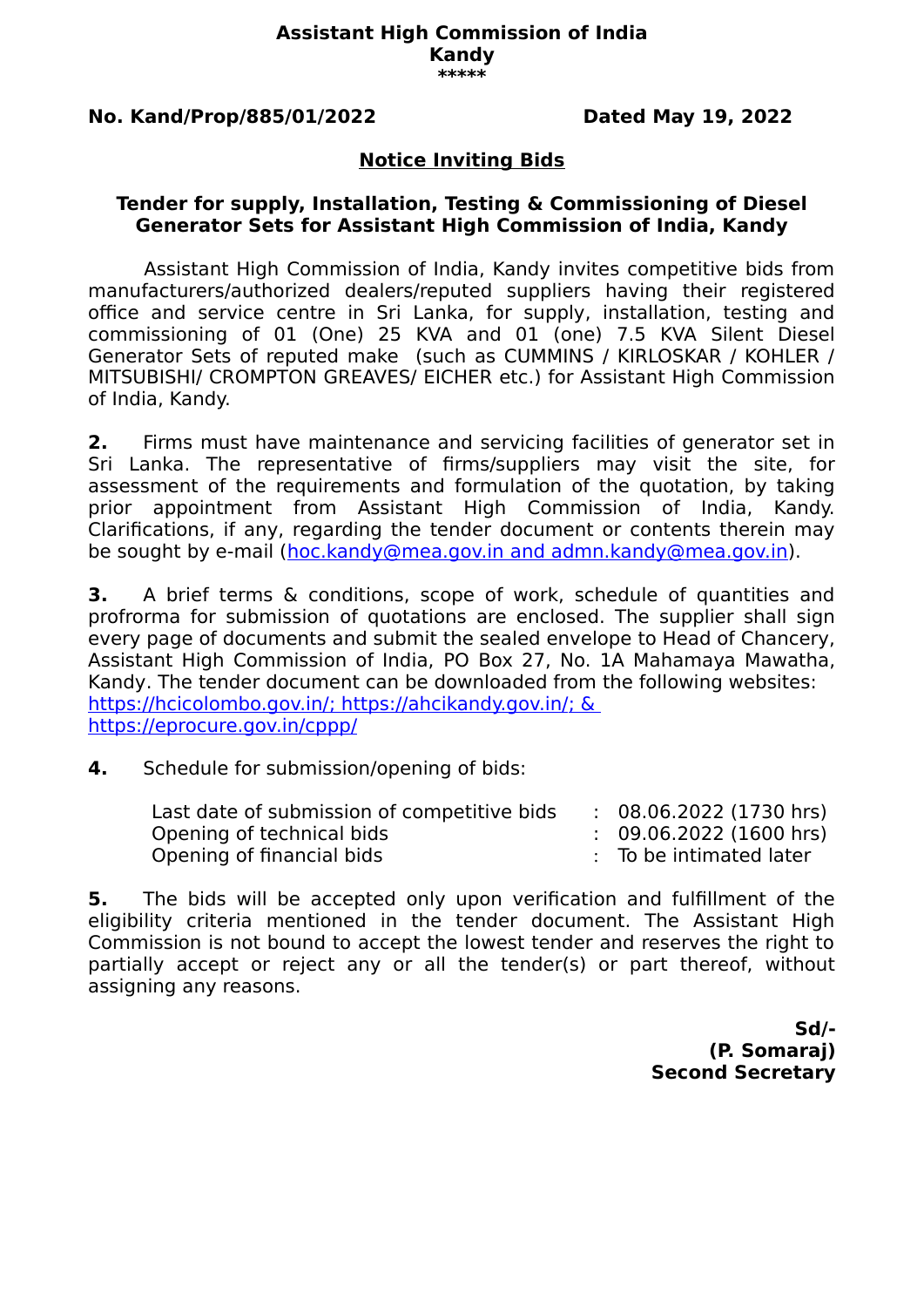## **PART-I**

# **(TECHNICAL BID)**

# **(Section A to O)**

| Name of the firm                                                                                                                 |  |
|----------------------------------------------------------------------------------------------------------------------------------|--|
| <b>Registered Office Address</b><br>Telephone No.<br>Email<br>Fax                                                                |  |
| Correspondence/ Contact Address                                                                                                  |  |
| Details of Contact Person(Name,<br>designation, address, mobile<br>no.<br>email)                                                 |  |
| Registration No. &<br>Date<br>of<br>Incorporation of Company (Please<br>attach a<br>copy incorporation<br>certificate):          |  |
| Type of Firm (whether PSU/<br>Proprietory/ Partnership etc.)                                                                     |  |
| Whether manufacturer / authorized<br>distributer /supplier [letter from<br>manufacturer to be submitted]                         |  |
| Whether<br>maintenance,<br>service<br>facilities and spare parts of the<br>generator of said brand are available<br>in Sri Lanka |  |

Signature of Contractor/bidder (Name of the contractor/bidder of the firm authorised to sign with seal) Date:\_\_\_\_\_\_\_\_\_\_\_\_\_\_\_\_\_\_\_\_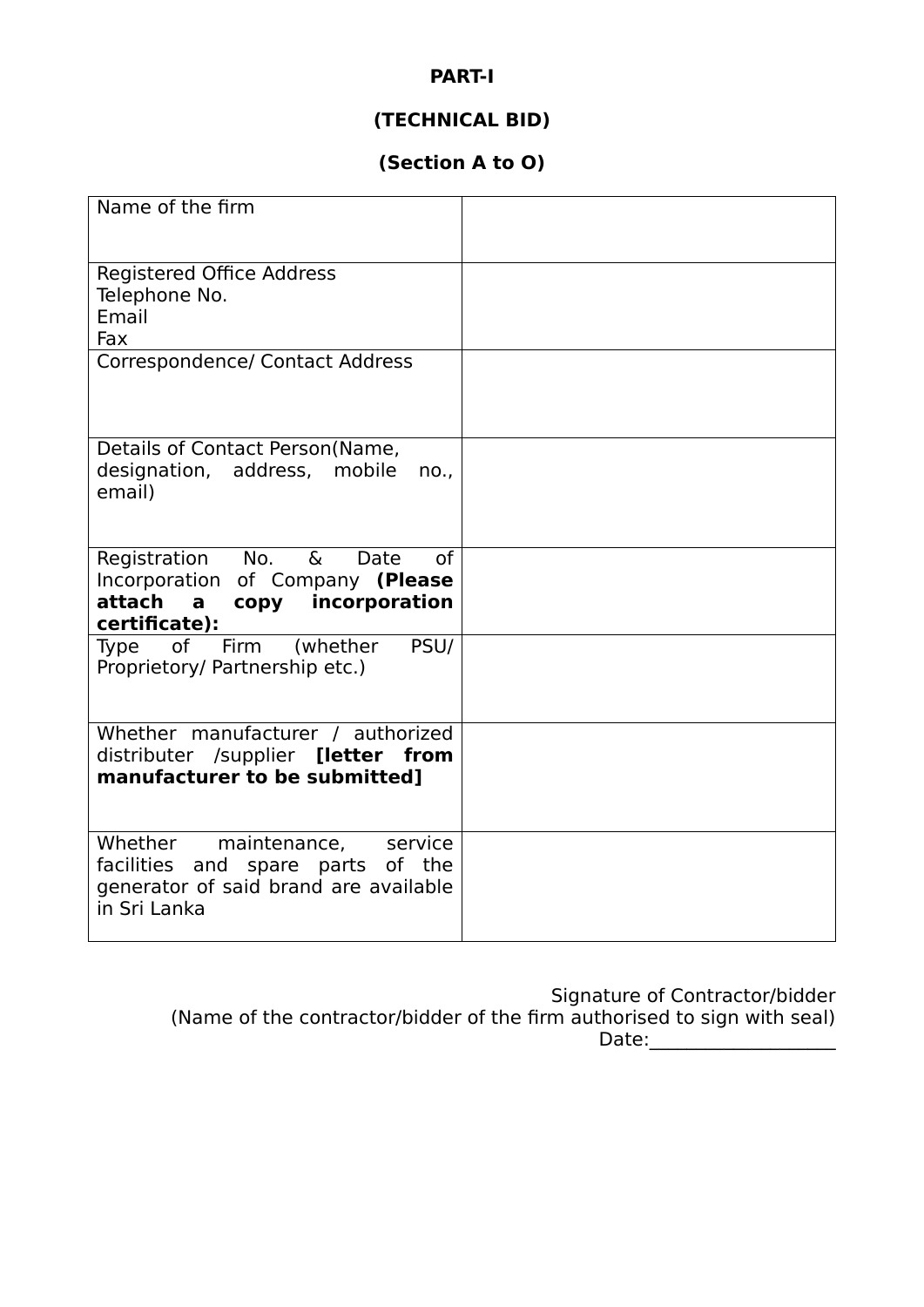#### **PART-I COMMERCIAL TERMS & CONDITIONS** A. FORM OF TENDER

To, Head of Chancery Assistant High Commission of India, Kandy, Sri Lanka,

Dear Sir/Madam,

Having examined the specifications, and schedule of quantities relating to the works specified in tender document hereinafter set out and having visited and examined the site of the works specified in the said document having acquired the requisite information relating there to as affecting the tender, we hereby offer to supply and execute the works specified in the said tender document, within the time specified at the rates mentioned in the attached schedule of quantities and in all respects with the specifications, designs and instructions in writing referred to in conditions of tender.

|      | Description of work                                                                                                                              | Supply, installation, testing<br>and<br>commissioning of 01 (One) 25 KVA and<br>01 (One) 7.5 KVA Silent Diesel<br>Generator Sets with acoustics<br>enclosure and related accessories |
|------|--------------------------------------------------------------------------------------------------------------------------------------------------|--------------------------------------------------------------------------------------------------------------------------------------------------------------------------------------|
| Ш.   | <b>Earnest Money Deposit</b>                                                                                                                     | LKR 1,50,000/- (One Lakh<br>Fifty<br>Thousand only)                                                                                                                                  |
| III. | Time allowed for completion of<br>the work from tenth day after<br>the date of written order to<br>complete work commission final<br>operations. | 1 month. In case of delay, penalty of<br>0.10% per day will be imposed.                                                                                                              |

2. Should this tender be accepted, we hereby agree to abide by and fulfills the terms and conditions of the tender so far as they may be applicable.

3. We have deposited a sum of **LKR 1,50,000/- (One Lakh Fifty Thousand only)** as earnest money to Assistant High Commission of India, Kandy Account No. 25380021720219 maintained with SBI, Kandy. The amount shall not bear any interest. Should we fail to execute the contract when called upon to do so, we do hereby agree that this sum shall be forfeited by us to the Assistant High Commission of India.

4. We are enclosing herewith list of our clients with complete details as per the Assistant High Commission's proforma.

5. The Tender is submitted in two parts in separate sealed envelopes. **Part-1** contains all commercial terms and conditions and technical particulars and **Part-2** contains only the Price/Financial Bid in the Assistant High Commission's proforma.

6. We have visited the site and gone through the terms & conditions stipulated in the tender document and confirm to abide by the same.

Regards,

Yours faithfully

Signature of Contractor/bidder

(Name of the contractor/bidder of the firm authorised to sign with company seal)

Date:

(Signatures, Name, addresses, Mobile No. of witnesses)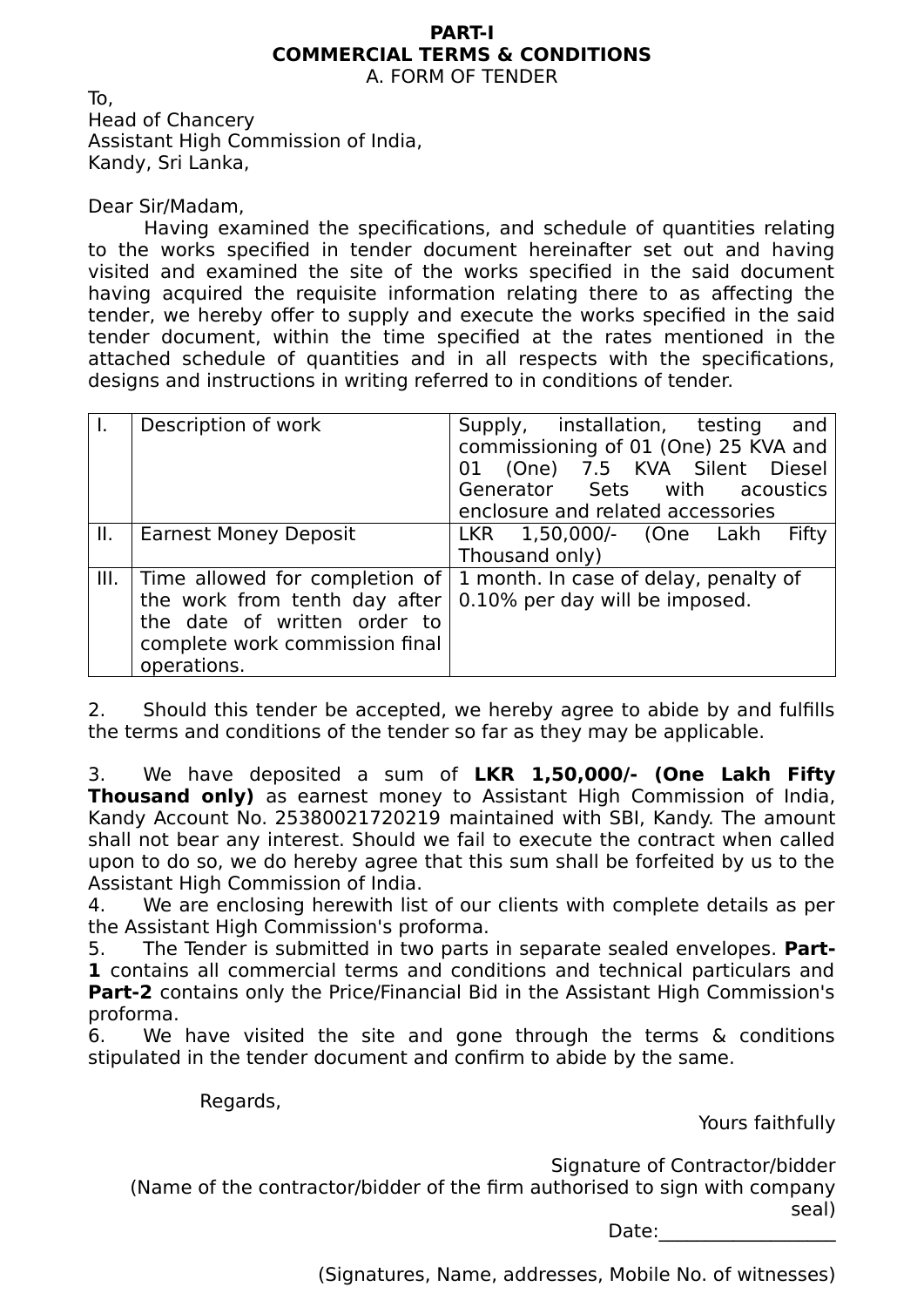# **PART-I**

# **B. Proforma for list of clients**

| S <sub>1</sub><br>No | <b>Details</b>                                                                       | <b>Name of</b><br>Client (1) | <b>Name of</b><br>Client (2) | <b>Name of</b><br>Client (3) |
|----------------------|--------------------------------------------------------------------------------------|------------------------------|------------------------------|------------------------------|
| 1.                   | Address, fax and telephone<br>numbers                                                |                              |                              |                              |
| 2.                   | Project name, location and<br>address                                                |                              |                              |                              |
| $\overline{3}$ .     | Brief details of the work<br>[Please enclose copy of<br><b>Work /Purchase Order]</b> |                              |                              |                              |
| 4.                   | Value of work as completed                                                           |                              |                              |                              |
| 5.                   | Date of award of contract                                                            |                              |                              |                              |
| 6.                   | Date of completion of work                                                           |                              |                              |                              |
| $\overline{7}$ .     | <b>Details</b><br>of<br>Service<br>$\delta$<br><b>Maintenance Work</b>               |                              |                              |                              |
| 8.                   | <b>Testimonials</b>                                                                  |                              | As many clients              |                              |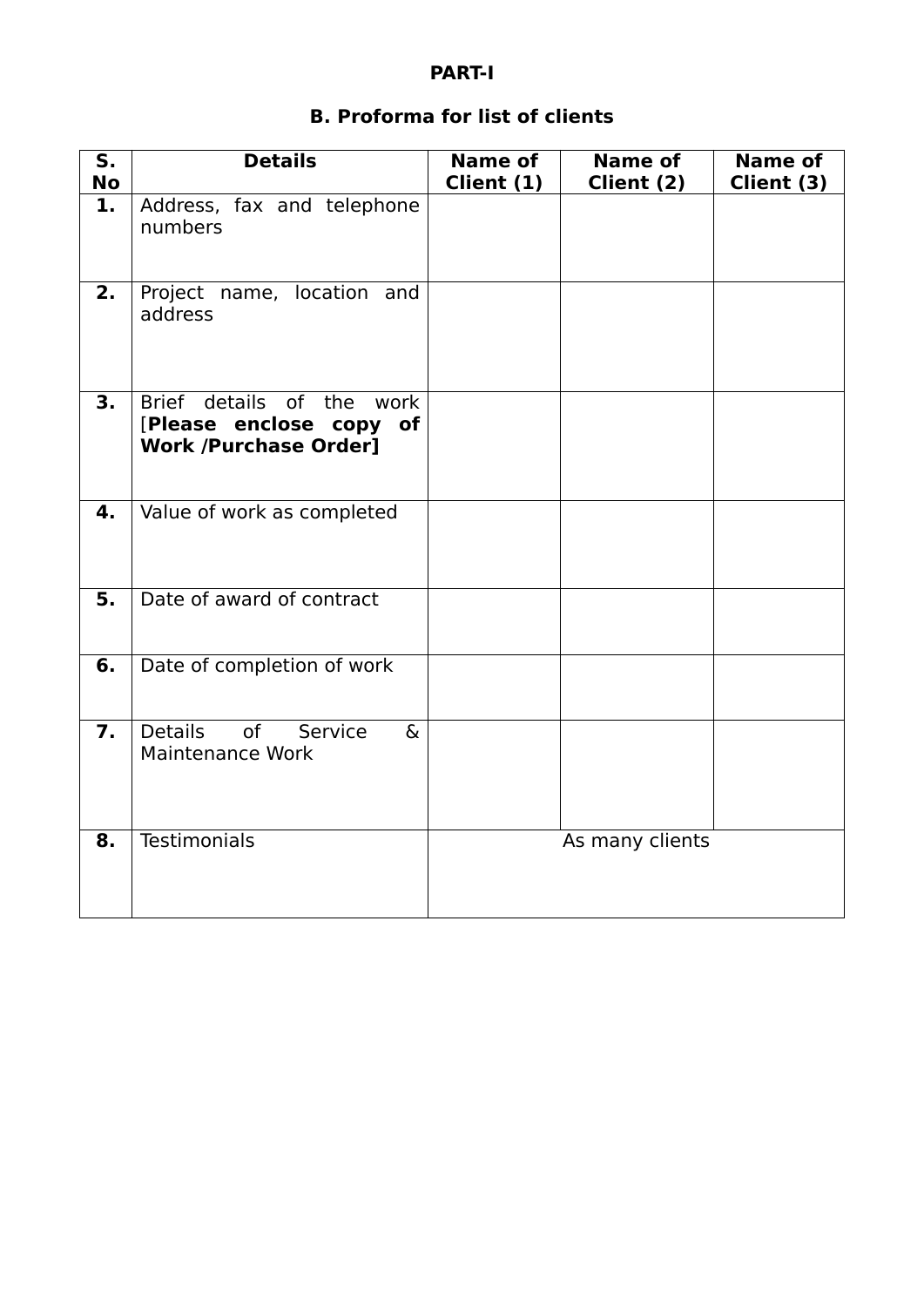# **C. TERMS & CONDITIONS**

1. Only those OEM's (Original Equipment Manufacturers) and authorised dealers/suppliers of Silent DG Set, who have minimum 03 years of experience in the field of undertaking similar works for Government/Banks/Reputed Companies and who fulfil the following pre-qualification criteria are eligible to participate in tender:

- a) Minimum 03 years of experience in undertaking similar nature of works
- b) Minimum yearly turnover of at least Sri Lankan Rupees 75,00,000/ during last 03 financial years supported by audited financial statements.The bidder should not have incurred any financial loss for more than one year during the last three years ending on **date of tender.**
- c) Service and Maintenance facilities of said brand in Sri Lanka.
- d) Strong testimonials on service guaranty by clients in Sri Lanka.
- e) Replacement Guarantee of 1 year. The vendor shall replace the DG Set in case of any major problem occurs within 1 year from the date of handing over of DG Set.

2. Bidders should submit copies of 3 Work Orders indicating scope and value of Purchase Orders for the supply & Installation of Silent DG Sets and completion certificate for the qualifying works.

3. Bids submitted by a firm who is found to be not satisfying the above criteria will be rejected.

4. The bidders should inspect the site on any working day before submitting the bids.

5. The last date of submission of sealed bid offer as mentioned above is **08.06.2022 (1730 hrs).** The sealed envelope addressed to **Head of Chancery, Assistant High Commission of India, PO Box 27, No. 1A Mahamaya Mawatha, Kandy** may be submitted at the Reception during the working hours on or before the last date & time.

6. In the first stage, only technical bids will be opened for evaluation and Financial Bids of only those bidders whose technical bids are acceptable/ qualified will be opened after evaluation of technical bid. The representatives of the bidders, if they wish, may remain present while opening of the technical bids and financial bids.

7. All the pages/documents of the bid should bear the signature of the bidder with date. All the entries by the bidder should be in one ink & legibly written. Any over-writing corrections & cuttings should bear dated initials of the bidder. Corrections should be made by writing-again instead of shaping or overwriting.

8. Rates should be quoted both in figures as well as in words. In case the rates quoted in words & figures are at variance, the rates written in words will be taken as final.

9. Assistant High Commission of India, Kandy reserves the right to reject or accept any or all application(s) without assigning any reasons and to restrict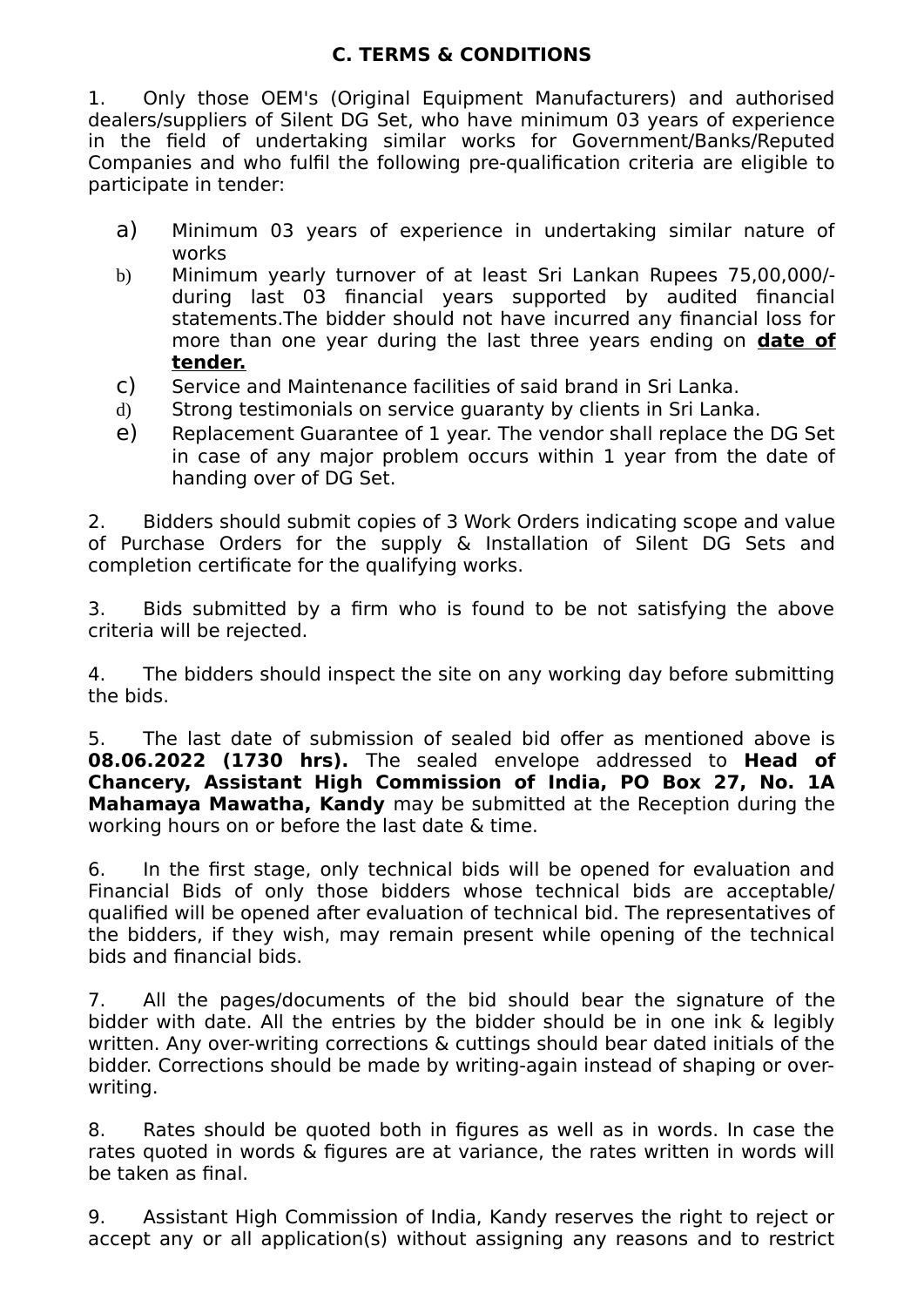the list of pre-qualified agencies to any number deemed suitable by it. Bids incomplete in any form are liable to be rejected outright.

10. Finalization of any bid is the sole discretion of the Assistant High Commission of India, Kandy. At any time prior to the deadline for submission of bids, the Assistant High Commission may, for any reason, whether on its own initiative or in response to the clarification request by a prospective bidder, modify the bid document.

# **D. INSTRUCTIONS FOR SUBMISSION OF BID**

1. Bid should be submitted in two covers system viz; separate sealed **Envelope-1** for Technical Bid and **Envelope-2** for Price Bid. Both Technical & Price bid envelops should be placed in one larger envelope duly superscribing the name of the work "SUPPLY, INSTALLATION, TESTING AND COMMISSIONING OF 01 (ONE) 25 KVA AND 01 (ONE) 7.5 KVA SILENT DIESEL GENERATOR SETS WITH ACOUSTICS ENCLOSURE AND RELATED ACCESSORIES IN ASSISTANT HIGH COMMISSION OF INDIA, KANDY" written prominently. The full name, postal address and phone/ Fax of the Bidder shall be written on the bottom left hand corner of each of the sealed envelopes. Further, envelopes containing each part shall be superscripted as under:-

| <b>Envelope 1</b> | <b>Technical Bid</b>       |
|-------------------|----------------------------|
| <b>Envelope 2</b> | <b>Financial/Price Bid</b> |

2. The ORIGINAL bid shall be duly marked on the Envelopes. PRICE BID NEEDS TO BE SUBMITTED WITH ORIGINAL BID ONLY.

3. **Envelope –1**: The first cover shall be submitted along with the following documents and the cover should be superscripted with **"ENVELOPE-1:** TECHNICAL BID FOR "SUPPLY, INSTALLATION, TESTING AND COMMISSIONING OF 01 (ONE) 25 KVA AND 01 (ONE) 7.5 KVA SILENT DIESEL GENERATOR SETS WITH ACOUSTICS ENCLOSURE AND RELATED ACCESSORIES IN Assistant High Commission OF INDIA, Kandy".

4. The technical proposal shall include the following for evaluation of technical bids:

- a) EMD (Earnest Money Deposit) / Bid Security (LKR 1,50,000/-) (to be enclosed with ORIGINAL bid).
- b) Information and documentary proof of experience, financial resources etc
- c) Declaration as required as per instructions to Bidders
- d) Copy of Original bid document duly filled in and completed in all respects except prices, signed with rubber seal on each page as a proof of acceptance
- e) Signed declaration stating that no alteration has been made in any form in the downloaded tender document
- f) Signed declaration stating that Bidder have not been banned or de-listed by any Govt. or quasi Govt. agency or Public Sector Undertaking
- g) Declaration stating the acceptance of payment terms of "General Conditions of the Contract".
- h) Copy of Duly filled "Tender Form".
- i) Copy of Bidders company Registration Certificate.
- j) Copy of background of the organization with respect to similar experience and brief description of projects recently undertaken in the relevant field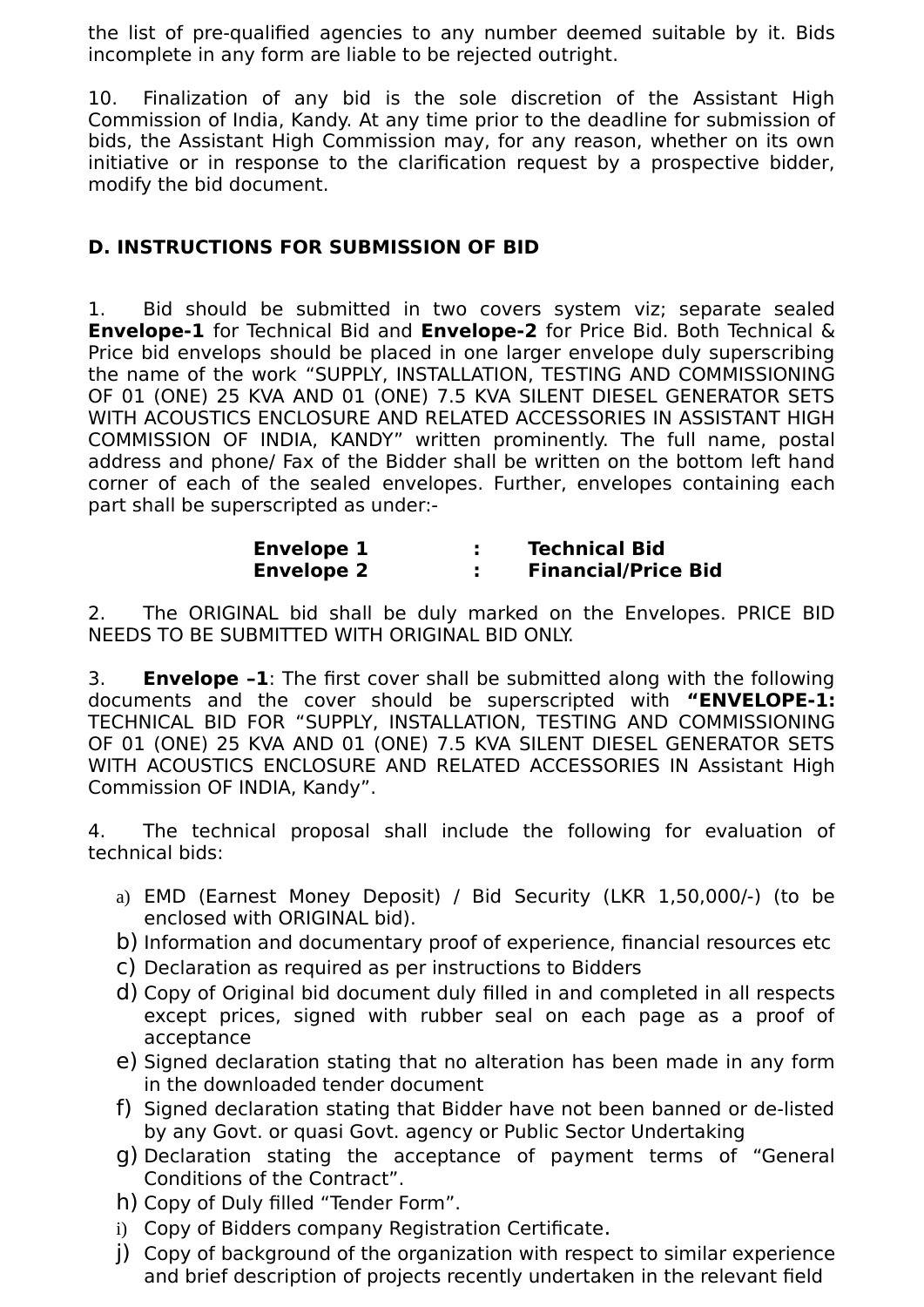- k) Copies of similar Work orders / performance certificates / job completion certificates for each individual item for which the bid is submitted, issued by the client during the past 3 years, for evaluation of financial & technical capabilities of the bidders. Work orders / performance certificates / job completion certificates shall be in the name of bidder only
- l) Undertaking to commence the work as per tender document
- m) The bidder shall furnish the details of payee name for release of payment through cheque.
- n) The Envelope-1 shall not contain any information on price. Bids containing price in Envelope-1 will be liable for rejection
- o) **Envelope-2:** The second cover shall be submitted along with the following documents and the cover should be superscribed with **"ENVELOPE-2**: PRICE BID (Price Bid) SUPPLY, INSTALLATION, TESTING AND COMMISSIONING OF 01 (ONE) 25 KVA AND 01 (ONE) 7.5 KVA SILENT DIESEL GENERATOR SETS WITH ACOUSTICS ENCLOSURE AND RELATED ACCESSORIES IN Assistant High Commission OF INDIA, Kandy" and shall contain; Schedule of Prices duly filled in the specified form, i.e. "Bill of Quantities", It may please be noted that this part shall not contain any terms, conditions or deviations. Any condition given in the price bid (Envelope-2) will be a sufficient cause for rejection of bid. Prices quoted by the Bidder shall remain firm and fixed and valid till the validity time.

# **E. SCOPE OF WORK**

- 1. The scope of work of the bidder in brief is enumerated below:
	- a) Supplying, installation, testing and commissioning of one-25 KVA and one-7.5 KVA DG Sets, with complete acoustic enclosure, circuit breaker, battery pack, base fuel tank, display screen with analogical values and **AMF/ATS panel**.
	- b) All Civil Works**, if required** for the preparation of Platform (PCC foundation of appropriate size at least 9 inches above the ground, length and width of the Foundation should be atleast 200mm to 400mm more than that of the DG set size to ensure the least vibration, foundation must be rigid) necessary for the installation of the Silent DG Sets.
	- c) Proper earthing required for the installation of Silent DG Sets and protection of equipment and Human being. Copper/GI plate earthing with Copper/GI plate of minimum size 600\*600\*3 mm and Copper/GI strip of size 25\*3 mm laid in ground at a depth of 12 feet complete with Charcoal, Salt and Manhole cover etc.
	- d) Supply, installation and testing of Changeover and other electrical fittings, cables etc. required for the installation of DG Sets
	- e) Arrangement of equipment, tool and tackles and scaffolding material for installation of the equipment at site at the cost of bidder.
	- f) Required quantity of lubricant and coolant are to be arranged by bidder at the cost of bidder till commissioning and handing over the system and during the guarantee period of one year.
	- g) Submission of guarantee certificate and test certificates of the manufacturer.
	- h) Installation of exhaust pipes with suitable insulation up to the required level of the building as required by the concerned statutory authorities.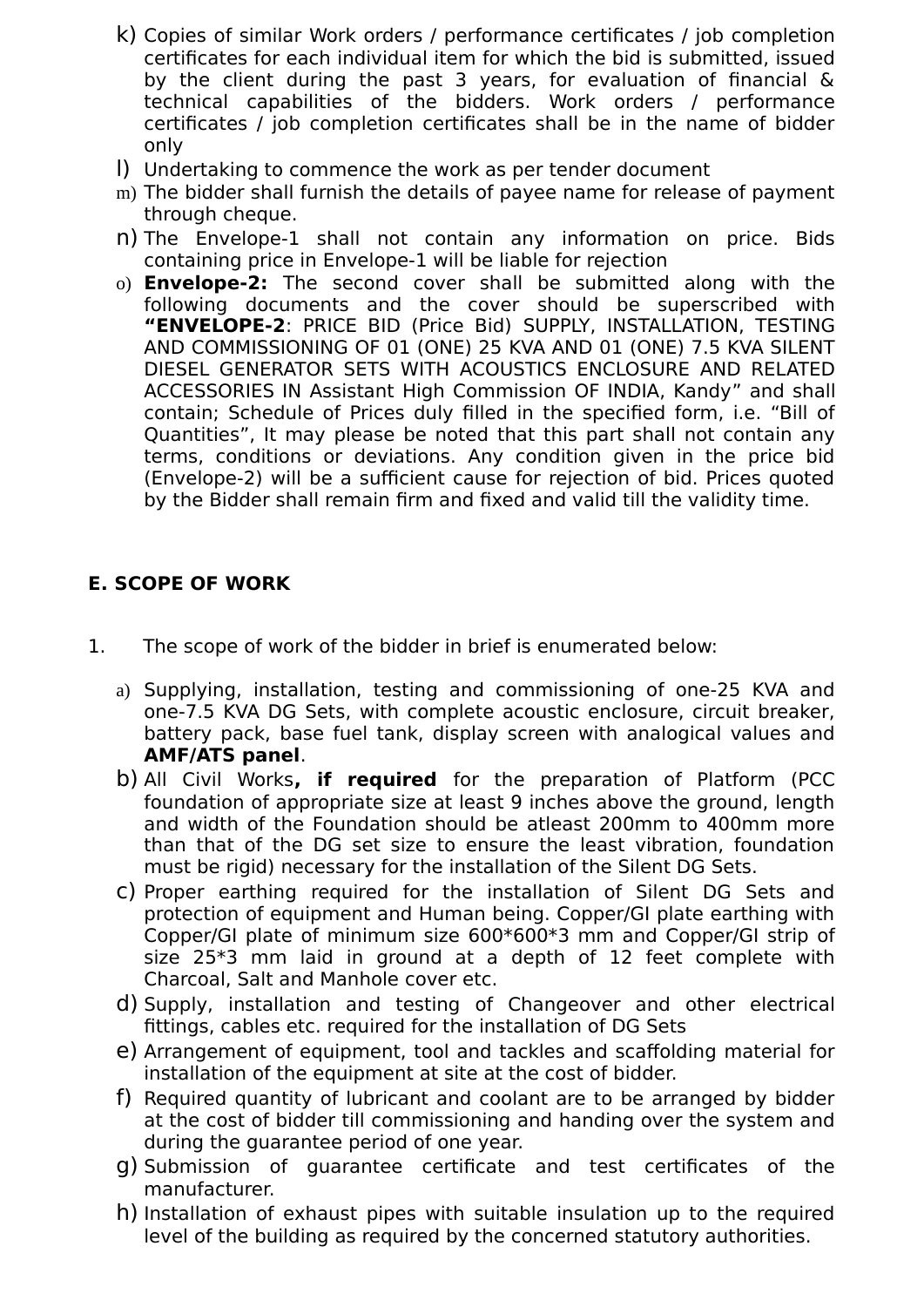i) Cleaning and removal of all unused / wastage material from the site immediately after handing over the equipment.

3. The bidder shall, at their own expense, arrange for safety provisions as per safety codes and Rules, Regulations and Laws as may be applicable, in respect of all labour, directly or indirectly employed in the work.

4. The bidder shall not assign the contract or any part thereof without the prior written consent /approval of the Assistant High Commission of India, Kandy.

# **F. DOCUMENTATION:**

1. 2 set of following documents shall be provided by the manufacturer / supplier with the following:-

- O& M Manual of Diesel Engine
- Spare parts list of Diesel Engine
- Test Certificate of Diesel Engine
- Test certificate of Alternator
- Test Certificate of D.G. Set

# **G. EARNEST MONEY DEPOSIT (EMD):**

1. The Earnest Money Deposit (EMD) of **LKR 1,50,000/- (One Lakh Fifty Thousand only)** is to be deposited with Assistant High Commissions following account:

#### **Name of the Account : Assistant High Commission of India, Kandy Account No. : 25380021720219 Name of the Bank : State Bank of India, Kandy, Sri Lanka**

Original Credit Slip/Deposit Slip issued by the bank has to be submitted along with the Technical Bid as a proof of depositing EMD.

- 2. The EMD shall be **forfeited** in case:
	- a) The bidder withdraws its offer during the period of tender validity.
	- b) After submission of bid, the bidder fails to honour the order or refuses to comply with any or all terms and conditions as mentioned in the tender document.

3. The EMDs of the unsuccessful bidders will be refunded without any interest after awarding of bid to successful bidder. **EMD of successful bidder will be returned after retention of Performance Guarantee.**

# **H. PERFORMANCE GUARANTEE:**

- a) Five percent (5%) of the Purchase Order value will be retained as Performance Guarantee for the entire period of replacement guarantee of 1 year from the date of handing over the DG Set. This amount will be released on completion of guarantee period.
- b) The losses to the Assistant High Commission, if any, which are directly attributable to the firm, shall be deducted from the bills /adjusted from the performance guarantee.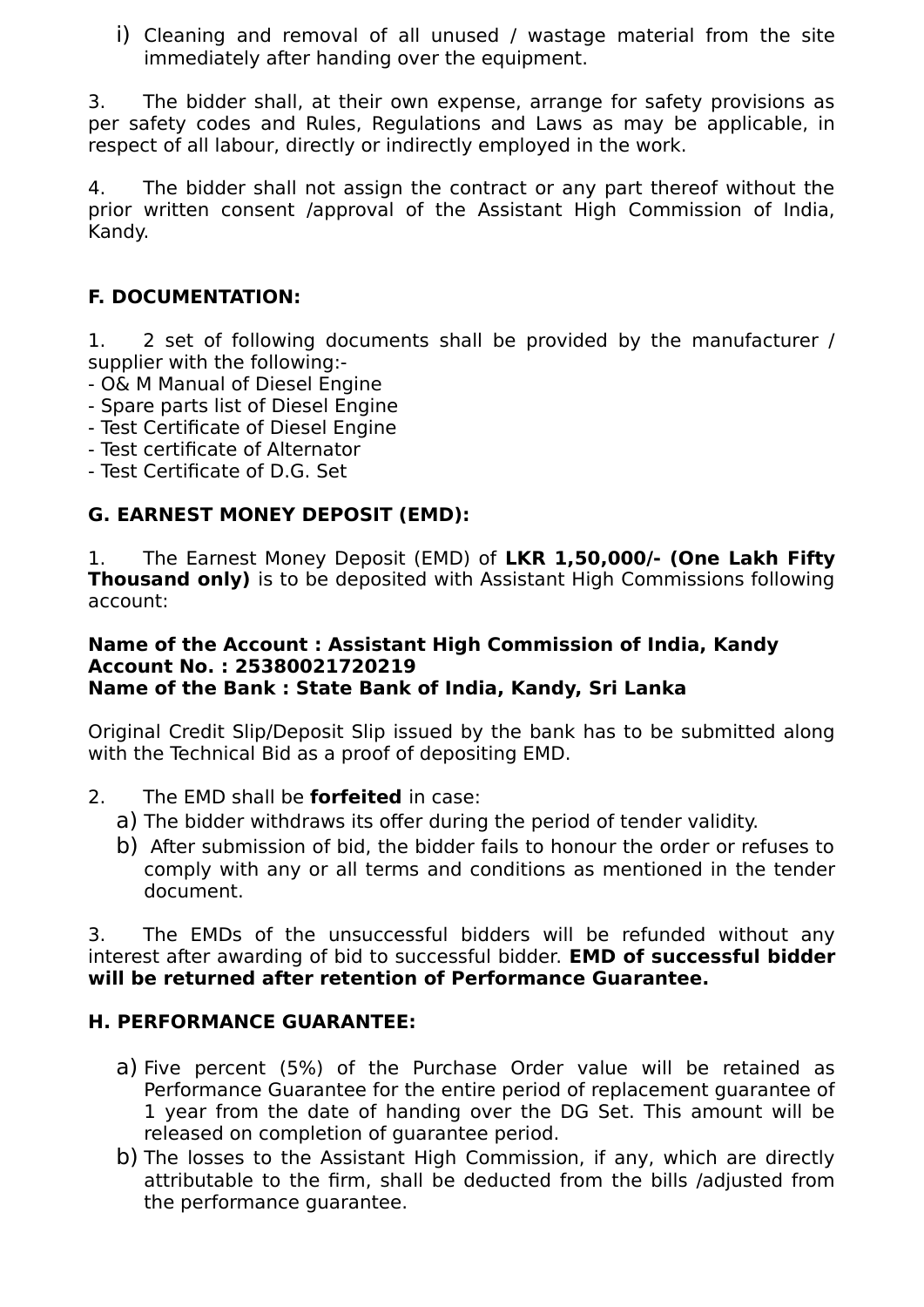## **I. VALIDITY OF BID:**

a) The offer should be valid for a minimum period of **120 days** from the date of opening of technical bid.

## **K. PAYMENT SCHEDULE:**

- **I.** 95% of total amount after installation and successful testing & commissioning the DG set.
- **II.** Remaining 5% will be released on completion of replacement guarantee period of 1 year from the date of handing over of DG set.
- **III.** The bills complete in all respect should be presented to the Assistant High Commission and payment of the bills will be made after scrutinizing and verifying the bills within a period of 15 days from the date of receipt of the bills.
- **IV.** Payment will be made in Local Currency by account payee cheque only. Successful bidder shall provide details along with the bills.

## **L. FORCE MAJEURE:**

Any delay due to Force Majeure will not be attributable to the bidder. Force Majeure events shall mean one or more of the following acts or events: Acts of God or events beyond the reasonable control of the Affected Party which could not reasonably have been expected to occur, exceptionally adverse weather conditions, lightning, earthquake, cyclone, flood, volcanic eruption or fire or landslide; Radioactive contamination or ionizing radiation; Strikes or boycotts (other than those involving the Supplier or its employees / representatives or attributable to any act or omission of any of them) interrupting supplies and services of the Project for a period exceeding a continuous period of 7 (seven) days; An act of war (whether declared or undeclared), invasion, armed conflict or act of foreign enemy, blockade, embargo, riot, insurrection, terrorist or military action, civil commotion or politically motivated sabotage which prevents rendering of supplies or specified services by the Supplier for a period exceeding a continuous period of 7 (seven) days.

## **M. ARBITRATION AND LAWS:**

In case of any dispute or difference arising out of or in connection with the tender conditions/ order and Contract, the Assistant High Commission and the Supplier will address the dispute / difference on a mutual resolution and failing which, the matter shall be referred for arbitration to a sole Arbitrator to be appointed by the Assistant High Commission. The arbitration proceedings will be conducted in accordance with and be subject to the UNCITRAL (United Nations commission on International Trade Laws) Arbitration Rules, as amended from time to time and the decision of the arbitrators as mentioned above shall be final and binding on the parties. The venue of arbitration shall be at Kandy only. The resolution of the Arbitrator shall be final and binding on both the parties.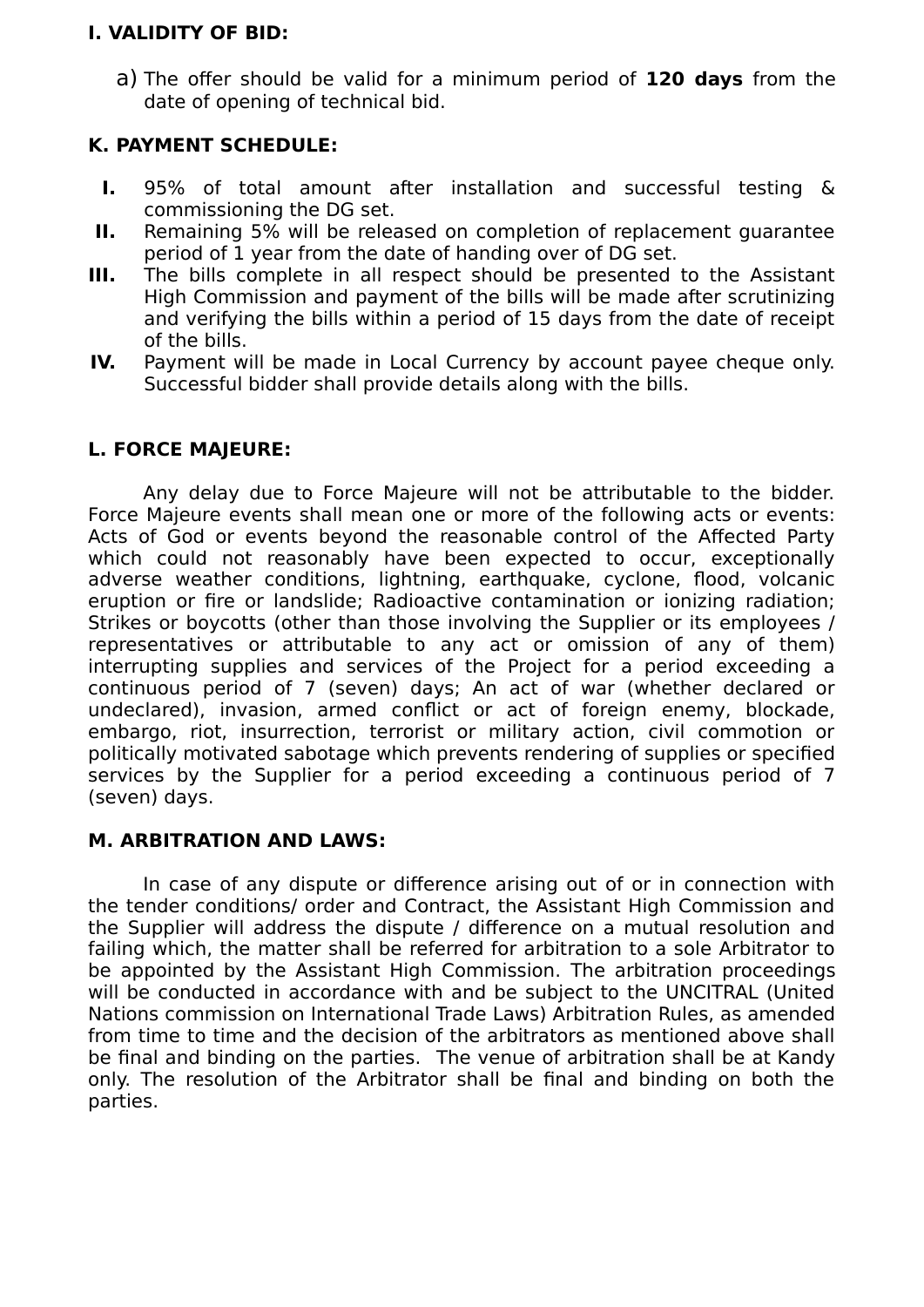# **N. TECHNICAL PARTICULARS**

| S.No. | <b>Item Descrtiption</b>                    | For 25 KVA and 7.5 KVA |
|-------|---------------------------------------------|------------------------|
| 1.    | <b>Engine</b>                               |                        |
|       | Make                                        |                        |
|       |                                             |                        |
|       | Model Number                                |                        |
|       |                                             |                        |
|       |                                             |                        |
|       | Type                                        |                        |
|       |                                             |                        |
|       |                                             |                        |
|       | Type of cooling system                      |                        |
|       |                                             |                        |
|       | Type of silencer                            |                        |
|       |                                             |                        |
|       |                                             |                        |
|       | Fuel tank capacity                          |                        |
|       |                                             |                        |
|       | Shaft HP at 1500 RPM                        |                        |
|       |                                             |                        |
|       |                                             |                        |
|       | Type of Governor                            |                        |
|       |                                             |                        |
|       |                                             |                        |
|       | consumption at<br>full<br>Fuel<br>load/hour |                        |
|       | <b>Alternator</b>                           |                        |
|       | Make                                        |                        |
|       |                                             |                        |
|       |                                             |                        |
|       | Model Number                                |                        |
|       |                                             |                        |
|       | <b>Frame Size</b>                           |                        |
|       |                                             |                        |
|       |                                             |                        |
|       | <b>Rated Voltage</b>                        |                        |
|       |                                             |                        |
|       | Capacity in KVA                             |                        |
|       |                                             |                        |
|       |                                             |                        |
|       | Excitation                                  |                        |
|       |                                             |                        |
|       | % Regulation                                |                        |
|       |                                             |                        |
|       |                                             |                        |
|       | Type of Enclosures                          |                        |
|       |                                             |                        |
|       |                                             |                        |
|       | Class of insulation for winding             |                        |
|       | <b>Batteries</b>                            |                        |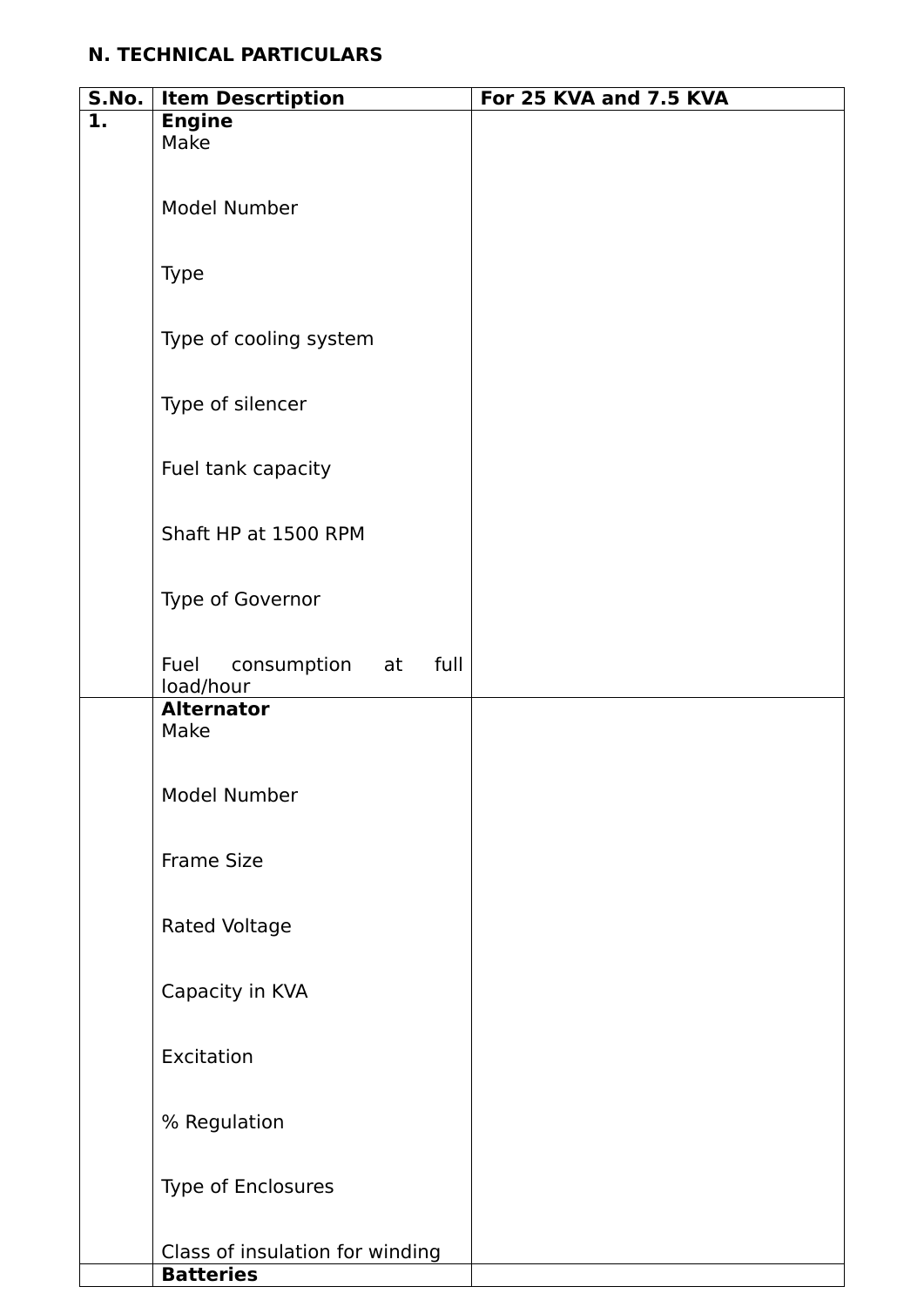| Make                                           |  |
|------------------------------------------------|--|
|                                                |  |
| Voltage                                        |  |
|                                                |  |
| Capacity in Amp. Hour                          |  |
|                                                |  |
|                                                |  |
| Whether stand included or not                  |  |
| <b>Coupling</b><br><b>Type</b>                 |  |
|                                                |  |
|                                                |  |
| Whether guard provided or not                  |  |
|                                                |  |
| Whether base plate is included                 |  |
| or not                                         |  |
| <b>Dia of exhaust Pipe</b>                     |  |
| - Thickness of exhaust Pipe                    |  |
| - Thickness and type of                        |  |
|                                                |  |
| - Exhaust pipe insulation                      |  |
| List of tools normally supplied                |  |
| with the engine<br>& alternator, free of cost. |  |
| (Please enclose details in                     |  |
| separate annexure)                             |  |
| List of spares normally supplied               |  |
| with the<br>along<br>engine<br>&               |  |
| alternator, free of cost. (Please              |  |
| enclose details in separate                    |  |
| annexure)                                      |  |

# **O. CHECK LIST:**

| S.<br><b>No</b> | <b>Description</b>           | <b>Assistant High</b><br><b>Commission's Terms</b>                                                                                                                                                                            | Whether<br>acceptable or<br>not |
|-----------------|------------------------------|-------------------------------------------------------------------------------------------------------------------------------------------------------------------------------------------------------------------------------|---------------------------------|
| 1.              | Validity of offer            | Shall be valid for 120 days<br>from the date of opening of<br>financial bid                                                                                                                                                   |                                 |
| 2.              | <b>Earnest Money Deposit</b> | Shall deposit LKR 1,50,000/-<br>Assistant<br>High<br>to to<br>Commission"s Bank<br>A/c<br>25380021720219 with State<br>Bank of India at Kandy<br>branch and submit original<br>Credit/Depost slip along with<br>technical bid |                                 |
| 3.              | <b>Completion Period</b>     | 1 month from 10th day after<br>the date of issue of Purchase<br>Order                                                                                                                                                         |                                 |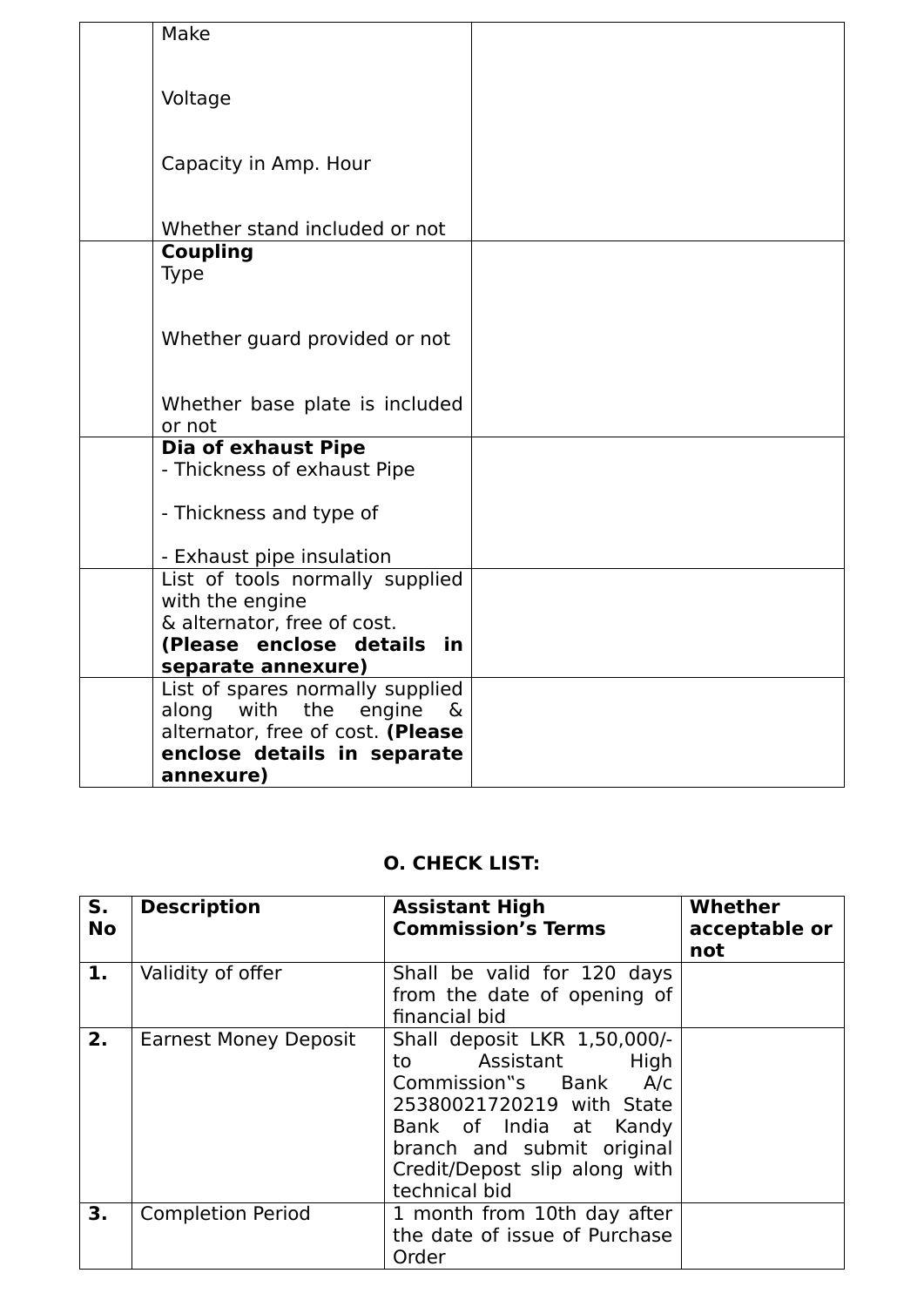| 4. | Guarantee         | All equipment shall be<br>guaranteed for a period of<br>one year from the date of<br>Handing over. Please indicate<br>service facility available at Sri<br>Lanka        |  |
|----|-------------------|-------------------------------------------------------------------------------------------------------------------------------------------------------------------------|--|
| 5. | Terms of Payments | (a) 95% after installation and<br>successful testing<br>&<br>commissioning the DG set.<br>(b) Remaining 5% will<br>be<br>released on completion of<br>guarantee period. |  |

Signature of Contractor/bidder

 (Name of the contractor/bidder of the firm authorised to sign with seal)  $Date:$ 

**Note**: - Please indicate Yes/No against the items. If No, please indicate the deviation from the stipulated clause.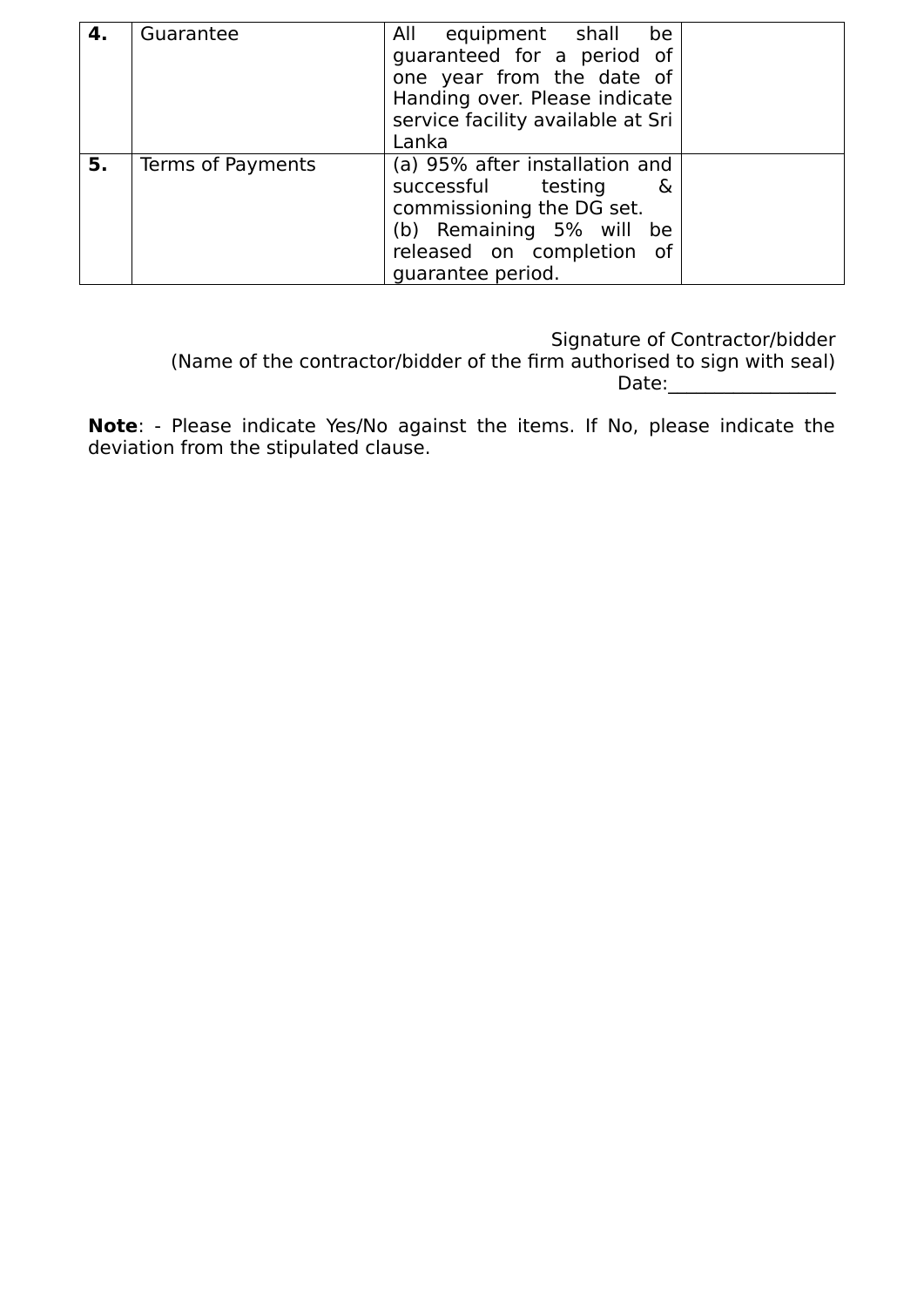#### **Assistant High Commission of India Kandy \*\*\*\*\***

## **No. Kand/Prop/885/01/2022 Dated the May 19, 2022**

 $\mathcal{L}=\mathcal{L}^{\mathcal{L}}$ 

### **Tender for supply, Installation, Testing & Commissioning of Diesel Generator Sets for Assistant High Commission of India, Kandy**

| <b>PART-II</b><br>(PRICE BID) |    |  |  |  |
|-------------------------------|----|--|--|--|
| Name of the Tenderer          | t, |  |  |  |
| <b>Address</b>                | t, |  |  |  |
|                               |    |  |  |  |
| Telephone Number              | ÷  |  |  |  |
| E-mail                        | ٠  |  |  |  |
| Date of Submission            | ÷  |  |  |  |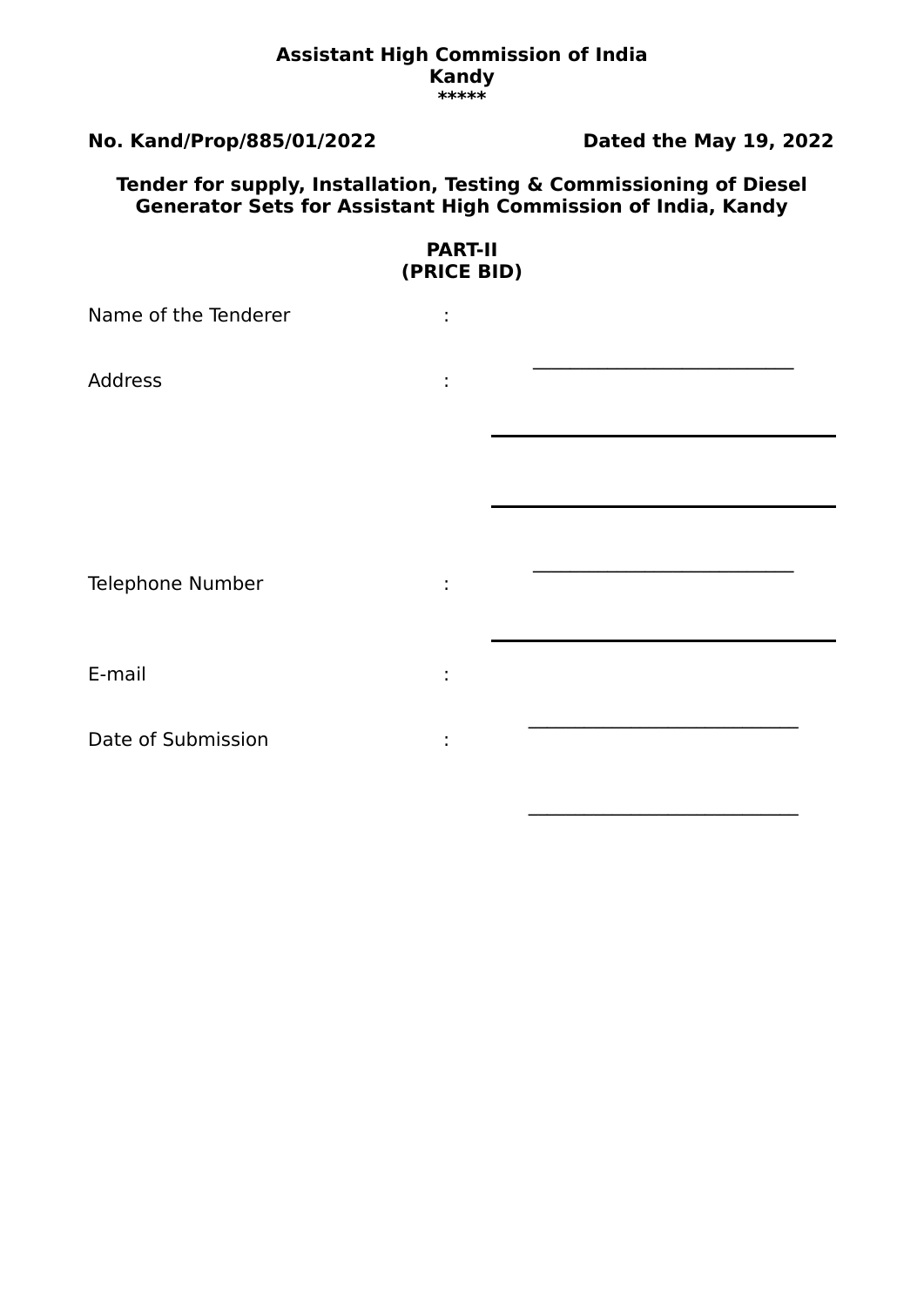#### **Assistant High Commission of India Kandy \*\*\*\*\***

# **No. Kand/Prop/885/01/2022 Dated the May 19, 2022**

## **Tender for supply, Installation, Testing & Commissioning of (One- 25 KVA and One- 7.5 KVA) Diesel Generator Sets for Assistant High Commission of India, Kandy**

### **PART-II (SCHEDULE OF QUANTITIES)**

| S. | Decription                                                                                                                                                                                                                                                                                                                                                                                                                                                                                                                                                                                                                                                                                                                                                                      | Quantity                 | Rate  | Uni | Rate  |
|----|---------------------------------------------------------------------------------------------------------------------------------------------------------------------------------------------------------------------------------------------------------------------------------------------------------------------------------------------------------------------------------------------------------------------------------------------------------------------------------------------------------------------------------------------------------------------------------------------------------------------------------------------------------------------------------------------------------------------------------------------------------------------------------|--------------------------|-------|-----|-------|
| No |                                                                                                                                                                                                                                                                                                                                                                                                                                                                                                                                                                                                                                                                                                                                                                                 |                          | (LKR) | t   | (LKR) |
| 1. | installation<br>Supply,<br>in.<br>testing,<br>position,<br>commissioning and handing<br>diesel<br>0f<br>silent<br>over<br>generator sets of capacity of<br>01 (one) number of 25 KVA<br>and 01 (one) number of 7.5<br>KVA, 3 phase, 415 volts, 50Hz<br>complete with diesel engine<br>with radiator, (water cooled)<br>along with<br>self<br>starting<br>device, batteries, battery<br>charger, engine panel, base<br>frame, anti-vibration mounts,<br>diesel tank, AMF/ATS panel<br>and<br>all<br>connected<br>accessories<br>including<br>standard set of tools and<br>spares (to be supplied at free<br>complete<br>of<br>cost)<br>as<br>described<br>in the set<br>detailed<br>technical specifications. The<br>amount quoted<br>shall<br>be<br>inclusive of the following: |                          |       |     |       |
|    | a) Unit Set Price<br>b) Freight &<br>Insurance<br>Charges till site<br>c) Complete<br>Installation,<br>Testing<br>&<br>Commissioning<br>along<br>with<br>the<br>AMF/ATS<br>Panel.<br>Including<br>obtaining approval of<br>authorities, if any.<br>d) Cost of consumable like<br>diesel, lubricant,<br>oil,<br>etc. for testing<br>and<br>commissioning of<br>set<br>(approx.16 hours)                                                                                                                                                                                                                                                                                                                                                                                          |                          |       |     |       |
| 2. | Supply and laying of 120<br>sq.mm. 04 (four) core UGC                                                                                                                                                                                                                                                                                                                                                                                                                                                                                                                                                                                                                                                                                                                           | Indicate<br>requirements |       |     |       |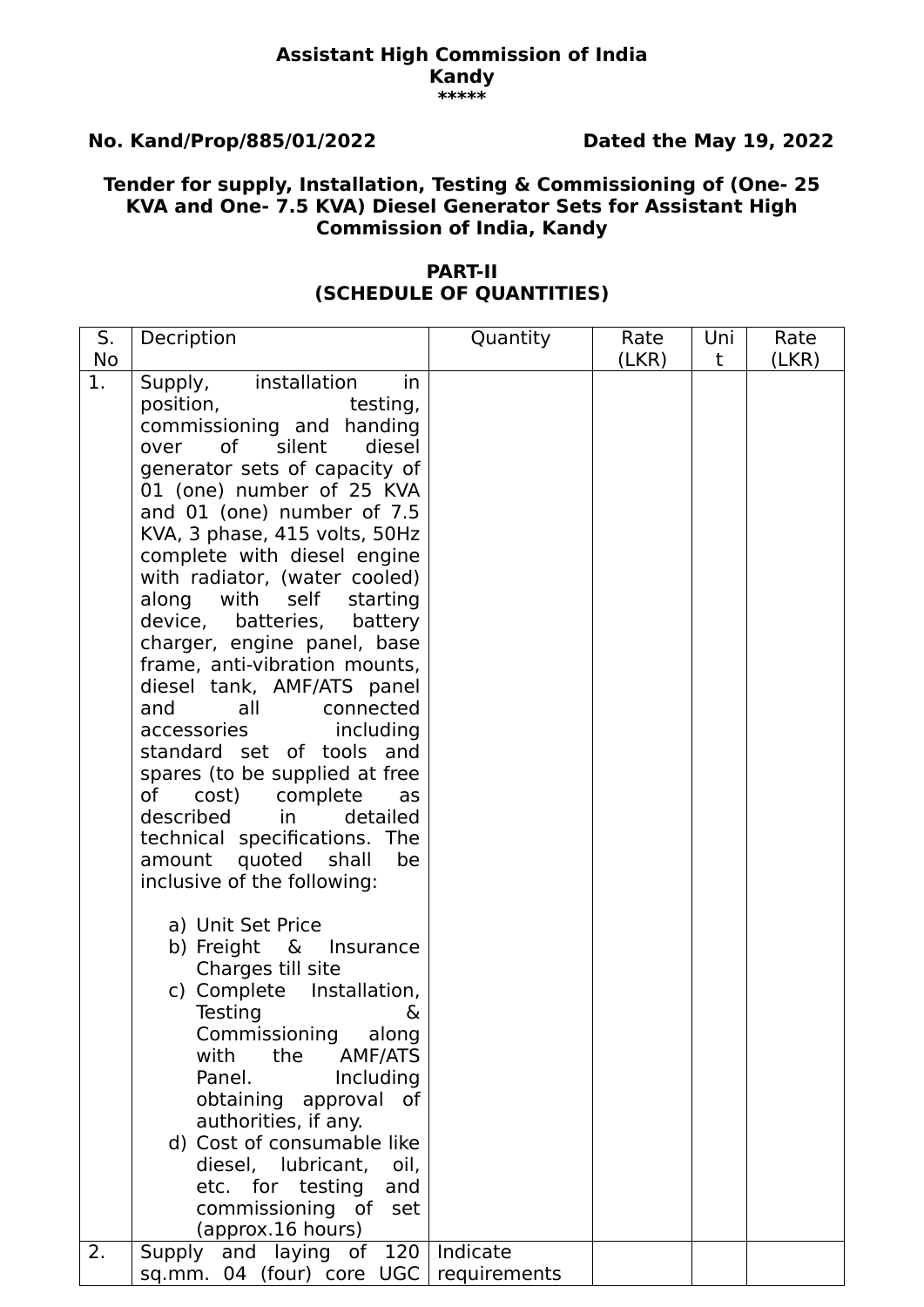|    | armoured power cable, $XLPE$ , on the basis of           |                 |  |  |
|----|----------------------------------------------------------|-----------------|--|--|
|    | aluminium $\times$ 1 run conductor                       | prior visit by  |  |  |
|    | laid<br>cable<br>be<br>to<br>on                          | the             |  |  |
|    | wall/ceiling/trench<br>with                              | representatives |  |  |
|    | required materials complete                              | of              |  |  |
|    | directed<br>between<br>as                                | firm/contractor |  |  |
|    | alternator terminals<br>and                              |                 |  |  |
|    | AMFcontrol<br>etc.<br>panel                              |                 |  |  |
|    | complete<br>as<br>per                                    |                 |  |  |
| 3. | specifications and as directed                           | Indicate        |  |  |
|    | Termination of 120 sq.mm. 04<br>(four) core UGC armoured | requirements    |  |  |
|    | cable,<br>XLPE,<br>power                                 | on the basis of |  |  |
|    | aluminium $\times$ 1 run conductor                       | prior visit by  |  |  |
|    | cable<br>DG<br>between<br>set                            | the             |  |  |
|    | alternator and AMF/ATS                                   | representatives |  |  |
|    | control panel with required                              | of              |  |  |
|    | materials such as aluminium                              | firm/contractor |  |  |
|    | lugs, heavy duty compression                             |                 |  |  |
|    | type brass gland, insulating                             |                 |  |  |
|    | tapes, chromium plated nut                               |                 |  |  |
|    | and bolts etc. complete, (if                             |                 |  |  |
|    | required)                                                |                 |  |  |
| 4. | Supply and laying of 120                                 | ----do----      |  |  |
|    | sq.mm. 04 (four) core UGC                                |                 |  |  |
|    | armoured power cable, XLPE,                              |                 |  |  |
|    | aluminium $\times$ 1 run for main                        |                 |  |  |
|    | line sensing to be laid on                               |                 |  |  |
|    | wall/ceiling/trench<br>with                              |                 |  |  |
|    | required materials complete                              |                 |  |  |
|    | as directed between main<br>ACB terminals (Substation)   |                 |  |  |
|    | and AMFcontrol panel (DG                                 |                 |  |  |
|    | Room) etc. complete as per                               |                 |  |  |
|    | specifications, (if required)                            |                 |  |  |
| 5. | Supply and laying of 120                                 |                 |  |  |
|    | sq.mm. 04 (four) core UGC                                |                 |  |  |
|    | armoured power cable, XLPE,                              |                 |  |  |
|    | aluminium $\times$ 1 run for load to                     |                 |  |  |
|    | be laid on wall/ceiling/trench                           |                 |  |  |
|    | required materials<br>with                               |                 |  |  |
|    | directed<br>complete<br>as                               |                 |  |  |
|    | between outgoing load of                                 |                 |  |  |
|    | AMF control panel terminal to                            |                 |  |  |
|    | <b>Busbar</b><br>suitable<br>via                         |                 |  |  |
|    | recommended rating of "two                               |                 |  |  |
|    | ways changeover switch" as                               |                 |  |  |
|    | specifications,<br>(if)<br>per                           |                 |  |  |
| 6. | required)<br>Supply and laying of 120                    | ----do----      |  |  |
|    | sq.mm. 04 (four) core UGC                                |                 |  |  |
|    | armoured power cable, XLPE,                              |                 |  |  |
|    | aluminium $\times$ 1 run between                         |                 |  |  |
|    | DG Set output and AMF                                    |                 |  |  |
|    | control panel terminal                                   |                 |  |  |
| 7. | of<br>Supplying and laying                               | ----do----      |  |  |
|    | control panel cable2.5 sq mm                             |                 |  |  |
|    | 10 core (Cu.) between DG Set                             |                 |  |  |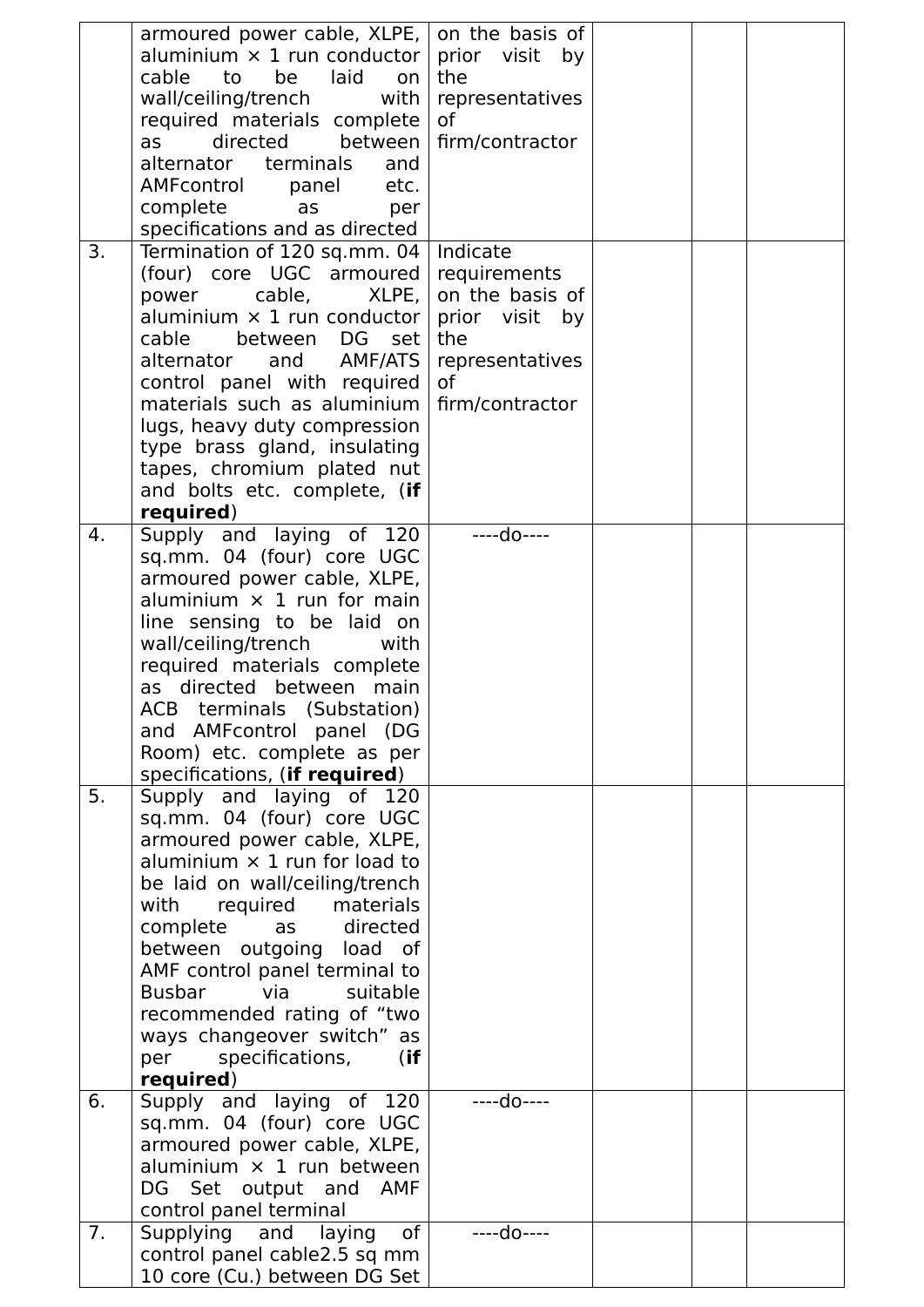|     | alternator with<br>AMF/ATS<br>control panel along<br>with<br>copper link. |            |  |  |
|-----|---------------------------------------------------------------------------|------------|--|--|
| 8.  | Cost of providing Earth                                                   | ----do---- |  |  |
|     | Station with                                                              |            |  |  |
|     | Copper Plates 600 x 600 x<br>3.14 mm                                      |            |  |  |
|     | embedded at least at a depth                                              |            |  |  |
|     | of 12 feet and filling<br>0f                                              |            |  |  |
|     | alternate<br>layers<br>0f                                                 |            |  |  |
|     | charcoal,salt and making a                                                |            |  |  |
|     | 300<br>300<br>mm<br>mm<br>$\mathsf{X}$<br>chamber(brick masonary)         |            |  |  |
|     | with chequared MS sheet                                                   |            |  |  |
|     | cover, funnel, water<br>pipe                                              |            |  |  |
|     | including supply & laying of                                              |            |  |  |
|     | 25 mm x 3 mm Copper Earth                                                 |            |  |  |
|     | Strip up to the test point, (if<br>required as old earthing               |            |  |  |
|     | exists)                                                                   |            |  |  |
| 9.  | Supply and Fixing of 25 mm x                                              | ____do---- |  |  |
|     | 3 mm Copper Earth Strip with                                              |            |  |  |
|     | required materials such as<br>brass clamps, screws,                       |            |  |  |
|     | spacers and with riveted                                                  |            |  |  |
|     | joints and connections with                                               |            |  |  |
|     | chromium plated nut and                                                   |            |  |  |
| 10. | bolts complete, (if required)<br>Supply and installation of               | ----do---- |  |  |
|     | insulated MS exhaust piping                                               |            |  |  |
|     | of suitable dia for 7.5/25 KVA                                            |            |  |  |
|     | DG set as recommended by                                                  |            |  |  |
|     | manufacturer of<br>the<br>the<br>diesel engine with thermal               |            |  |  |
|     | insulation by using glass wool                                            |            |  |  |
|     | and covering with aluminium                                               |            |  |  |
|     | sheet complete with required                                              |            |  |  |
|     | materials such as supports                                                |            |  |  |
|     | etc.as directed (NB<br>- size of the pipe proposed                        |            |  |  |
|     | may be please be indicated).                                              |            |  |  |
|     | Size<br>dia,<br>(if<br>--------mm                                         |            |  |  |
|     | required)                                                                 | ----do---- |  |  |
| 11. | Fabricating, providing and<br>installing at site acoustic                 |            |  |  |
|     | enclosure suitable for 75dBA                                              |            |  |  |
|     | within 1m for DG set as per                                               |            |  |  |
|     | specification indicated in                                                |            |  |  |
| 12. | tender part-I, (if required)<br>Cost for installation of New              |            |  |  |
|     | AMF/ATS Panel suitable for                                                |            |  |  |
|     | silent DG set                                                             |            |  |  |
| 13. | AMC per annum valid for the                                               |            |  |  |
|     | 3 years after the guarantee                                               |            |  |  |
|     | period of one year is over,                                               |            |  |  |
|     | Comprehensive<br>with<br>(a)                                              |            |  |  |